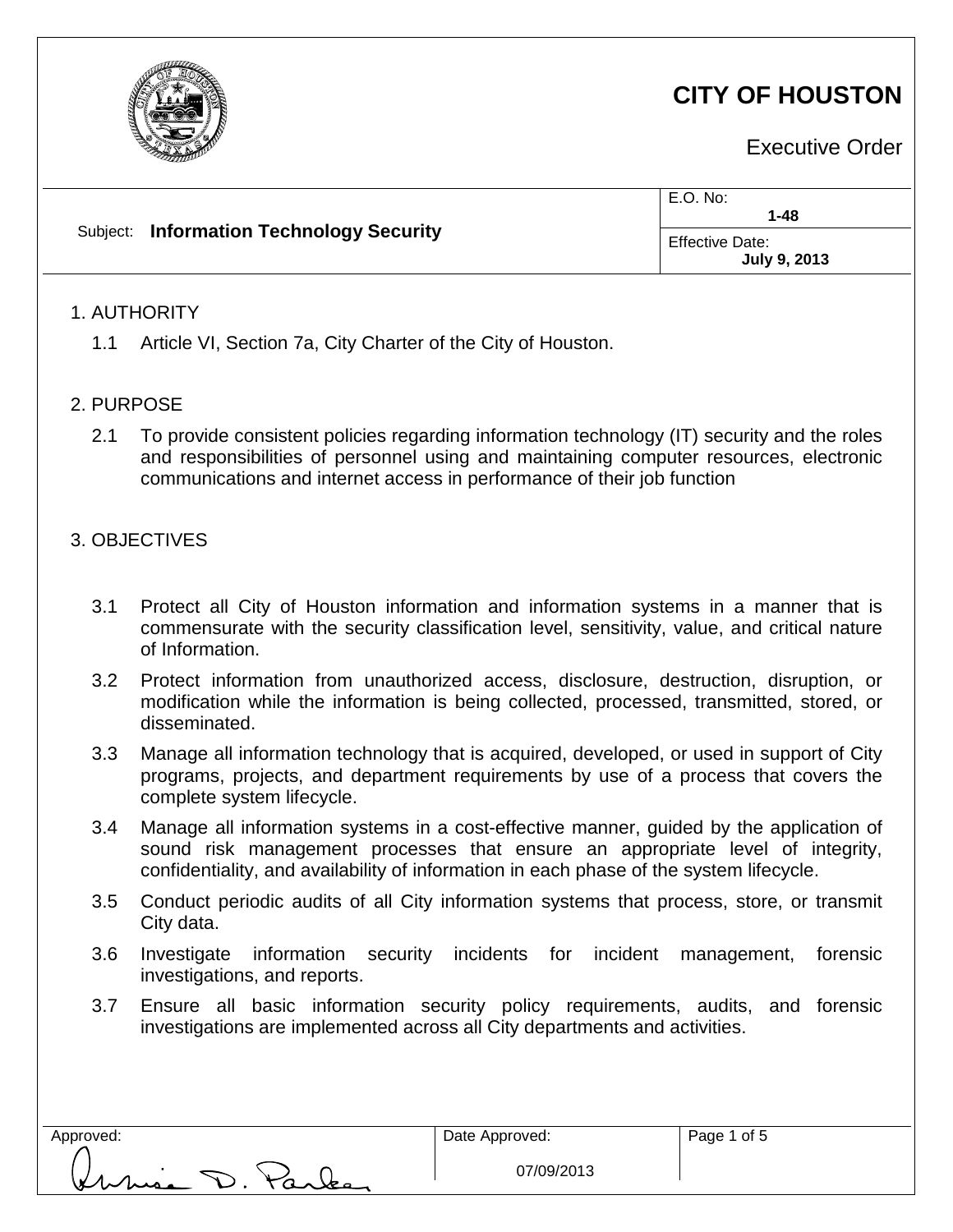# 4. DEFINITIONS

*Information* – Any knowledge that can be communicated regardless of physical form or characteristic; which is owned by, produced by, produced for, or is under the control of the City of Houston.

*Information Security* – The protection of information and information systems from unauthorized access, use, disclosure, disruption, modification, or destruction, in order to provide confidentiality, integrity, and availability.

*Information System* – A discrete set of information resources organized for the collection, processing, maintenance, use, sharing, dissemination, or disposition of information.

*Information Technology (IT)* – Any equipment or interconnected system or subsystem of equipment is used in the automation acquisition, storage, manipulation, management, movement, control, display, switching, interchange, transmission, or reception of data by the City of Houston. This includes computers, laptops, wireless air-cards, electronic mobile devices, ancillary equipment, software, firmware, and similar procedures, services (including support services), including but not limited to credit card and online payment processing systems and services, telecommunications systems and related resources.

### 5. SCOPE

- 5.1 This executive order is applicable to all City offices and departments. This executive order also applies to City contractors and City grantees, to the extent specified in their contract, grant, or agreement. City employees shall abide by the requirements of this executive order when they are using City resources or performing City duties.
- 5.2 Facilities, resources, and personnel under a contract or grant from the City at a college, university, or research establishment are included in the applicability of this executive order.

# 6. RESPONSIBILITIES

6.1 The Mayor hereby delegates to the Chief Information Officer (CIO) and Department Directors the authority to ensure compliance with the requirements contained in this executive order.

### 6.2 The CIO shall:

- 6.2.1 Develop and maintain a City-wide information security program. This shall be accomplished by establishing and implementing information security and information system security policies and issuing instructions, memoranda, and bulletins designed to facilitate appropriate protection and accountability of information.
- 6.2.2 Designate a Chief Information Security Officer (CISO).
- 6.2.3 Ensure that information security management processes are integrated with the City's strategic and operational processes and are compliant with local, state and federal laws, and Payment Card Industry Data Security Standards.
- 6.2.4 Ensure the development and maintenance of information security policies and procedures to protect information.

| Subject:                        | E.O. No. | -48 | Page 2 of 5 |
|---------------------------------|----------|-----|-------------|
| Information Technology Security |          |     |             |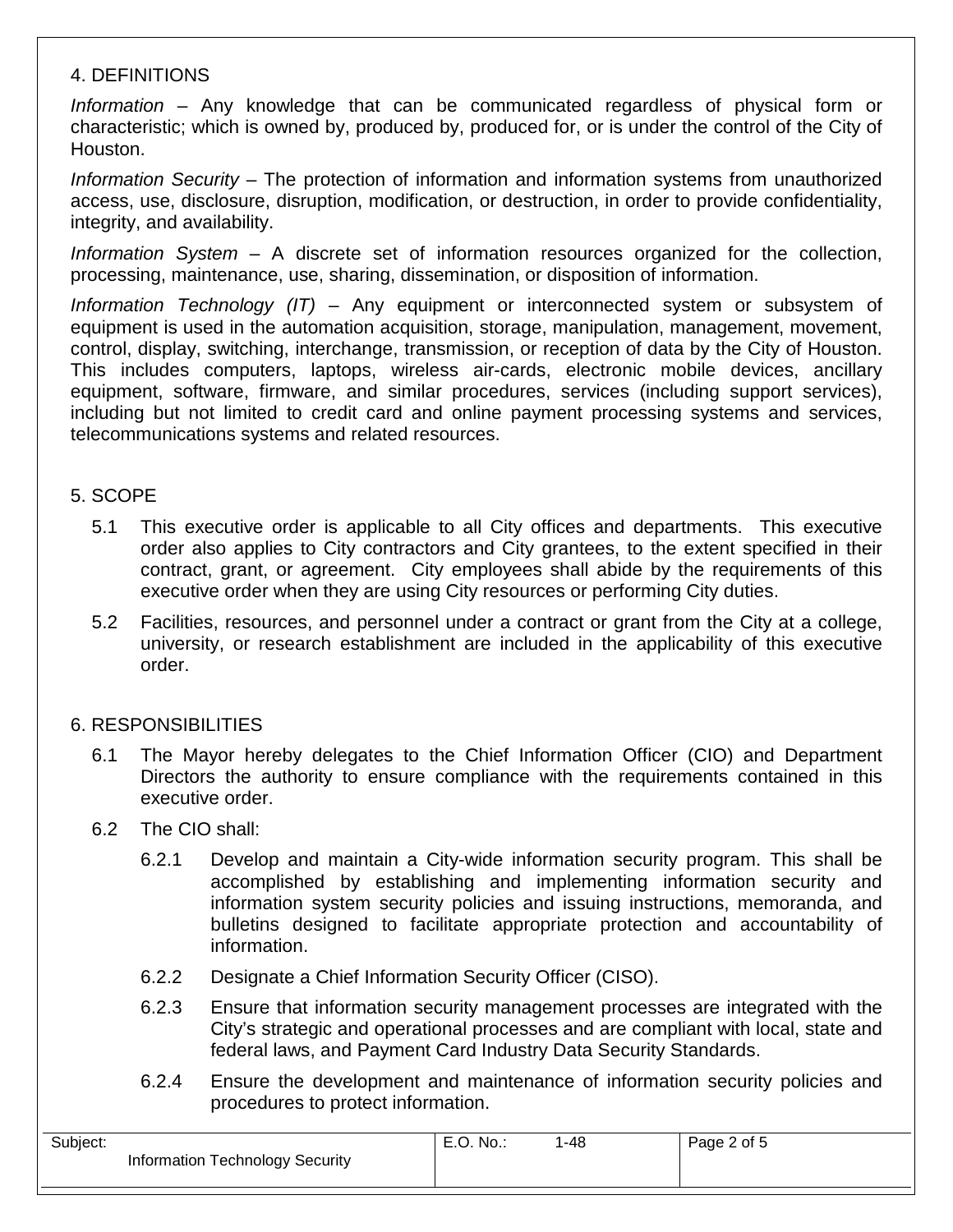- 6.2.5 Ensure the development and maintenance of a security certification program for security authorization of City information systems.
- 6.2.6 Develop and maintain information security procedures and control techniques to address all applicable requirements of the City information security program.
- 6.2.7 Train and oversee personnel with responsibilities for information security with respect to such responsibilities.
- 6.2.8 Issue procedural requirements updates regarding protection and management of information and IT resources in the form of a City Information Technology Requirement (CITR), as necessary, to keep pace with the dynamic information security environment.
- 6.2.9 Charter a City Security Operations Center (SOC) that provides consolidated information security operations and incident response capability that provides City-wide visibility and monitoring of City networks and systems.
- 6.2.10 Ensure procedures are established for referral of suspected and confirmed computer crimes involving information systems to law enforcement and other agencies, as appropriate, for investigation in a timely manner. Computer crimes include:
	- 6.2.10.1 Unauthorized access of information.
	- 6.2.10.2 Compromises of computers, laptops, wireless air-cards, electronic mobile devices and ancillary equipment.
	- 6.2.10.3 Compromises of IT resources such as telecommunications systems, command and control systems, and network systems.
- 6.2.11 Coordinate the initial assessment of suspected computer crimes related to information or information systems, such as unauthorized access of information, compromises of computers, laptops, wireless air-cards, electronic mobile devices, ancillary equipment and other IT resources, such as telecommunications systems, command and control systems, and network systems, with law enforcement and other agencies, as appropriate.
- 6.2.12 Establish a City-wide information security capability for information and information systems with the mission and resources to:
	- 6.2.12.1 Develop and implement an information security review program designed to ensure that all City information systems used to process information are in compliance with City policy, City procedural requirements, and any applicable federal and state guidelines and statutes. Information security reviews shall be coordinated with City departments to ensure that the review efforts are not duplicated.
	- 6.2.12.2 Investigate Information Security incidents.
- 6.2.13 Charter a City Information Technology Security Advisory Group (ITSAG) to advise the IT Governance Board, the CISO, and the City departments on information security issues.
- 6.3 The CISO shall:
	- 6.3.1 Carry out the CIO's responsibility for information security.

| Subject:                        | E.O. No | -48 | Page 3 of 5 |
|---------------------------------|---------|-----|-------------|
| Information Technology Security |         |     |             |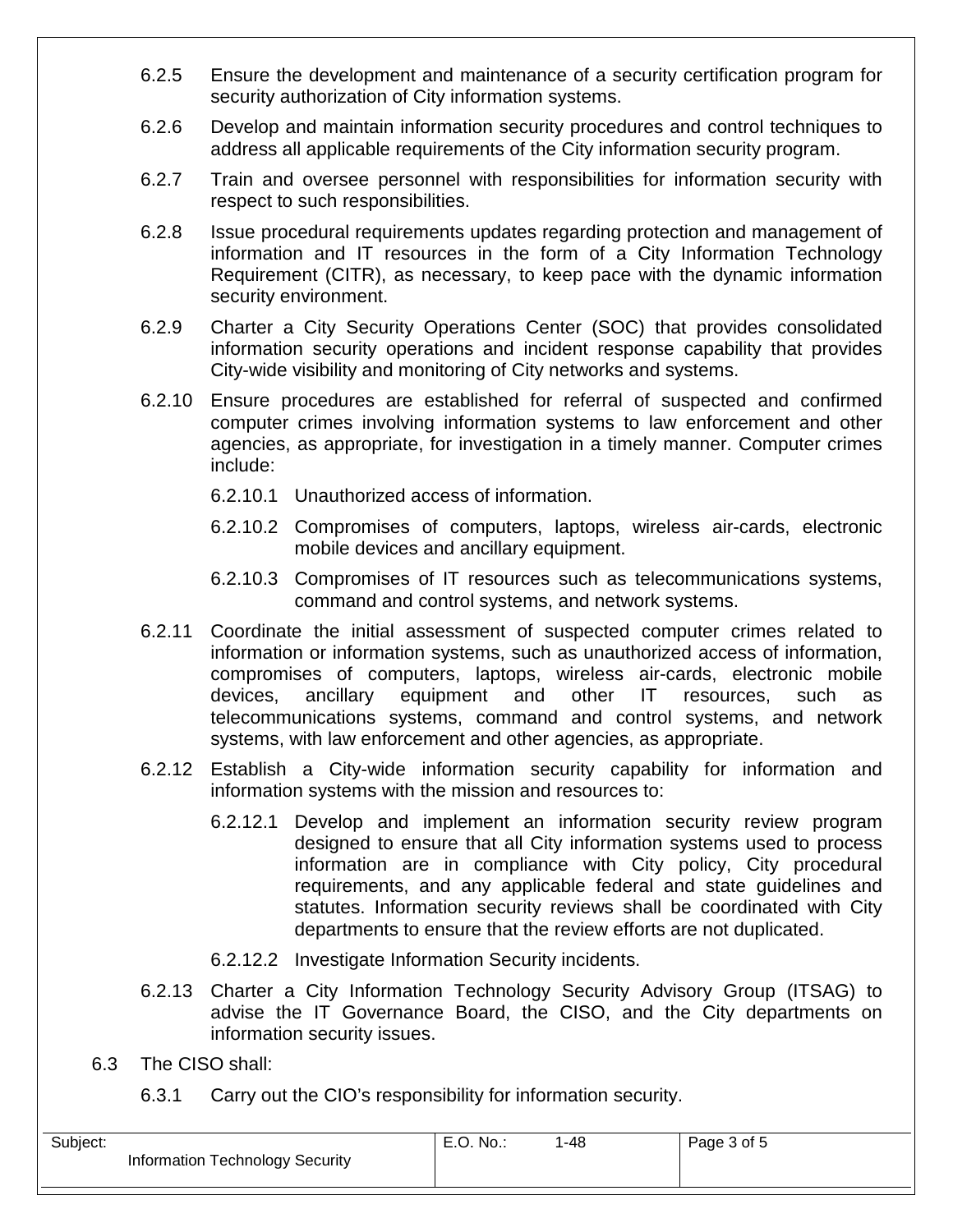- 6.3.2 Carry out the CISO responsibilities described in E.O. 1-44, Information Technology Governance.
- 6.3.3 Possess professional qualifications, including training and experience, required to administer the functions described under this section.
- 6.3.4 Be responsible for information security duties.
- 6.3.5 Establish an office with the mission and resources for information security operations, security governance, security architecture and engineering, and cyber-threat analysis to assist in ensuring City-wide compliance with City security policies and procedures.
- 6.3.6 Provide management and oversight of the City SOC.
- 6.3.7 Manage the City's information security program and activities for information and information systems; including the preparation and maintenance of enterprise security policies, procedures, and processes.
- 6.3.8 Serve as the liaison between the City Attorney, the City SOC, and the Department Directors to ensure City-wide uniformity from the legal perspective and with respect to identifying and complying with the applicable laws relating to Information Security.
- 6.3.9 Provide program management of the City's information security programs and projects.
- 6.3.10 Serve as the City Information System Risk Executive, responsible for ensuring that security risk-related considerations and risk management of individual information systems are consistent across the City, are reviewed from a Citywide and strategic goal perspective, and reflect the City's information system risk tolerance affecting mission/business success.
- 6.3.11 Establish and manage the City information security performance metrics program.
- 6.4 The Department Directors shall:
	- 6.4.1 Have the responsibility to provide information security for the information systems that support the operations and assets under their control by:
		- 6.4.1.1 Assessing the risk and magnitude of the harm that could result from unauthorized access, use, disclosure, disruption, modification, or destruction of such information or information systems.
		- 6.4.1.2 Determining the levels of information security appropriate to protect such information and information systems for information security classifications and related requirements.
		- 6.4.1.3 Implementing policies and procedures to cost-effectively reduce risks to an acceptable level.
		- 6.4.1.4 Providing information security protections commensurate with the risk and magnitude of the harm resulting from unauthorized access, use, disclosure, disruption, modification, or destruction of such information or information systems.